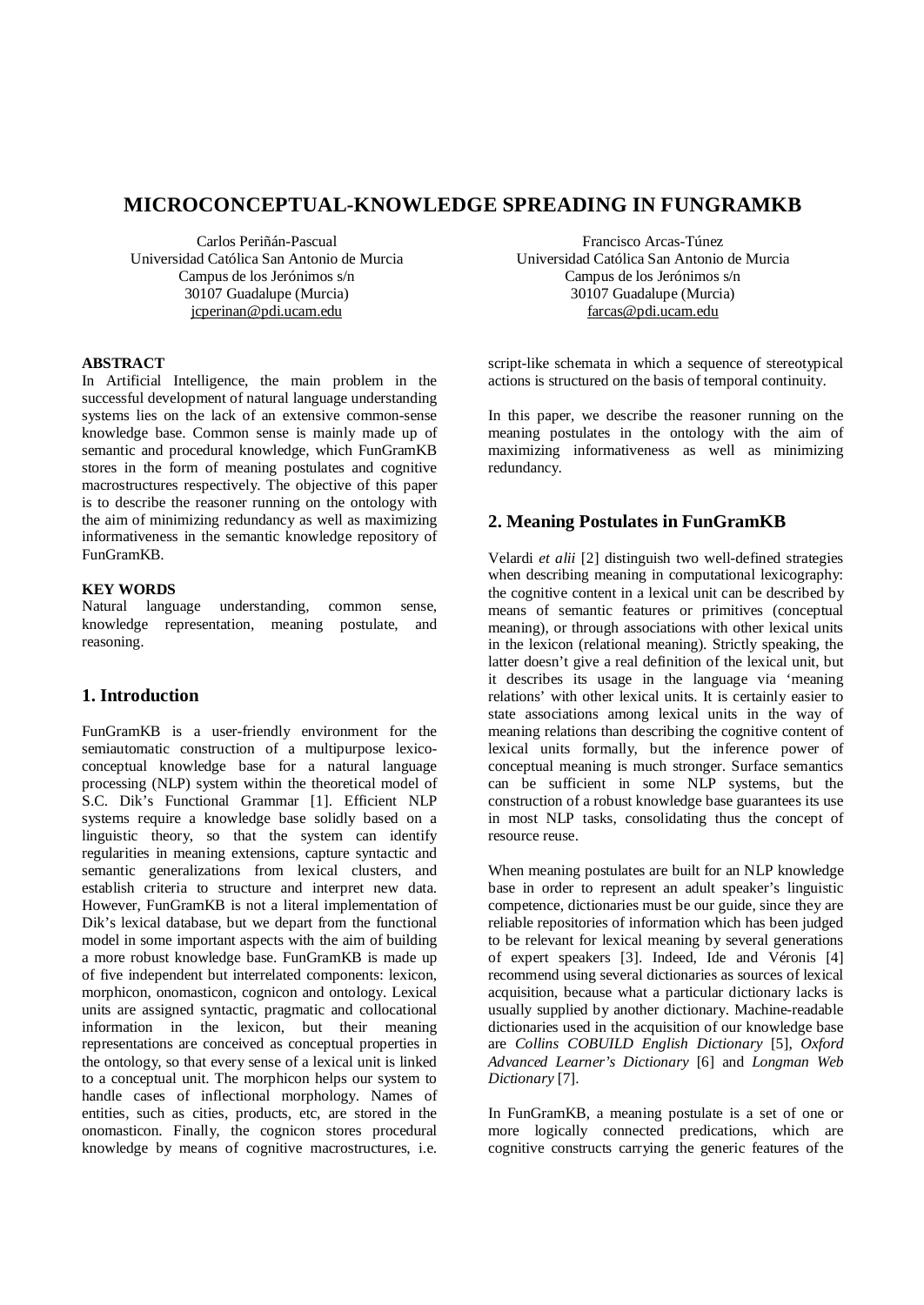$\text{concept}^1$ . To illustrate, some predications in the meaning postulates of an entity (a), event (b) and quality (c) are presented<sup>2</sup>:

#### a. BIRD

 $+(e_1: BE (x_1: BIRD)_{Theme} (x_2: VERTEBRATE)_{Referent})$  $*(e_2: HAVE(x_1)_{Theme}(x_3: m FEARTHER_{\&2} LEG_{\&2})$ WING)<sub>Referent</sub>)  $*(e_3: FLY (x_1)<sub>Thene</sub>)$ 

#### b. KISS

+(e<sub>1</sub>: TOUCH (x<sub>1</sub>: PERSON)<sub>Agent</sub> (x<sub>2</sub>)<sub>Theme</sub> (f<sub>1</sub>: <sub>2</sub>) LIP)<sub>Instrument</sub> (f<sub>2</sub>: (e<sub>2</sub>: LOVE  $(x_1)_{Agent} (x_2)_{Theme}$ ) | (e<sub>2</sub>: GREET  $(x_1)$ <sub>Agent</sub>  $(x_2)$ <sub>Theme</sub>))<sub>Reason</sub>)

### c. HUGE

-

 $+(e_1: BE (x_2)_{Theme} (x_1: HUGE)_{Attible})$ +(e<sub>2</sub>: BE  $(x_1)$ <sub>Theme</sub>  $(x_3: SIZE)_{Referent}$ ) +(e<sub>3</sub>: BE  $(x_2)$ <sub>Theme</sub>  $(x_4:_{m} BIG)$ <sub>Attribute</sub>)

For example, predications in (a) have the following natural language equivalents:

Birds are always vertebrates.

A typical bird has many feathers, two legs and two wings. A typical bird flies.

Dik [1] proposes using lexical units from the own language when describing meaning postulates, since meaning definition is an internal issue of the language. However, this strategy contributes to lexical ambiguity in representation due to the polysemic nature of the defining lexical units. In addition, describing the meaning of lexical units in terms of other lexical units leads to some linguistic dependency [9]. Instead, FunGramKB employs conceptual units for the formal description of meaning postulates, resulting in an interlanguage representation of meaning.

### **3. Monotonic Reasoning and FunGramKB**

An NLP application is actually a knowledge-based system, so it must be provided with a knowledge base and a reasoning engine. Researchers in Artificial Intelligence have proved that standard logic is not able to manage common-sense reasoning. Monotonic inheritance is not able to deal with intrinsic properties of middle-level concepts in the ontology, because this type of inheritance doesn't admit exceptions to inherited default values. Therefore, non-monotonicity is a key issue in human reasoning, because it permits the withdrawal of conclusions which are true just for the typical members of a particular class.

Non-monotonic logics is an umbrella term for a family of formalisms based on default reasoning, where the system can override previous beliefs in the light of further information. Although non-monotonic logics has been widely developed in the last 25 years, resulting in formalisms such as circumscription [10], default logic [11] and autoepistemic logic [12], most of these models involve a high computational cost when being implemented in working applications which require knowledge representation. On the contrary, and despite its less-expressive power, the simplicity of defeasible logic [13] makes it one of the most efficient non-monotonic reasoning model for NLP [14, 15]. Defeasible reasoning allows the possibility of working with incomplete information, so a closed-world assumption cannot be applied.

There are usually three types of rules in a defeasible theory [13]: strict rules, defeasible rules and defeaters. Strict rules are law-like rules, which have no exceptions: e.g. whales are mammals, circles are round. On the other hand, defeasible rules can be defeated by contrary evidence: e.g. birds typically fly. Finally, defeaters are used to block some defeasible rules in order to prevent some conclusions. For example, a rule such as "if an animal is heavy, then it may not be able to fly" may override the conclusion drawn from the defeasible rule 'birds typically fly'. The superiority relation, in which a superior rule may override an inferior one, can be expressed by means of rules (e.g.  $r_2 > r_1$ , in case rules can be labelled) or a superiority operator.

In FunGramKB, each predication taking part in a meaning postulate is preceded by a reasoning operator in order to state if the predication is strict  $(+)$  or defeasible  $(*)$ . Our inference engine handles predications as rules, allowing monotonic reasoning with strict predications, and nonmonotonic with defeasible predications. The superiority relation is not explicitly stated in the predications, but the priority principle is applied at the different levels of the Microconceptual-Knowledge Spreading to resolve conflicts between predications. In other words, if two defeasible predications which meet during the spreading of the meaning postulate turn out to be contradictory, our system removes that predication being at the highest level of the spreading process. A more accurate account of this process is described in the following section.

### **4. Spreading Meaning Postulates**

Lexical meaning is like an iceberg - only a small amount is visible from the surface, so a word is associated to much more semantic information which is really shown in its meaning postulate [16]. In FunGramKB, all this underlying cognitive information is revealed through a

<sup>1</sup> Periñán-Pascual and Arcas-Túnez [8] describe the formal grammar of well-formed predications for meaning postulates in FunGramKB.

<sup>2</sup> For the sake of clarity, the names of conceptual units have been oversimplified.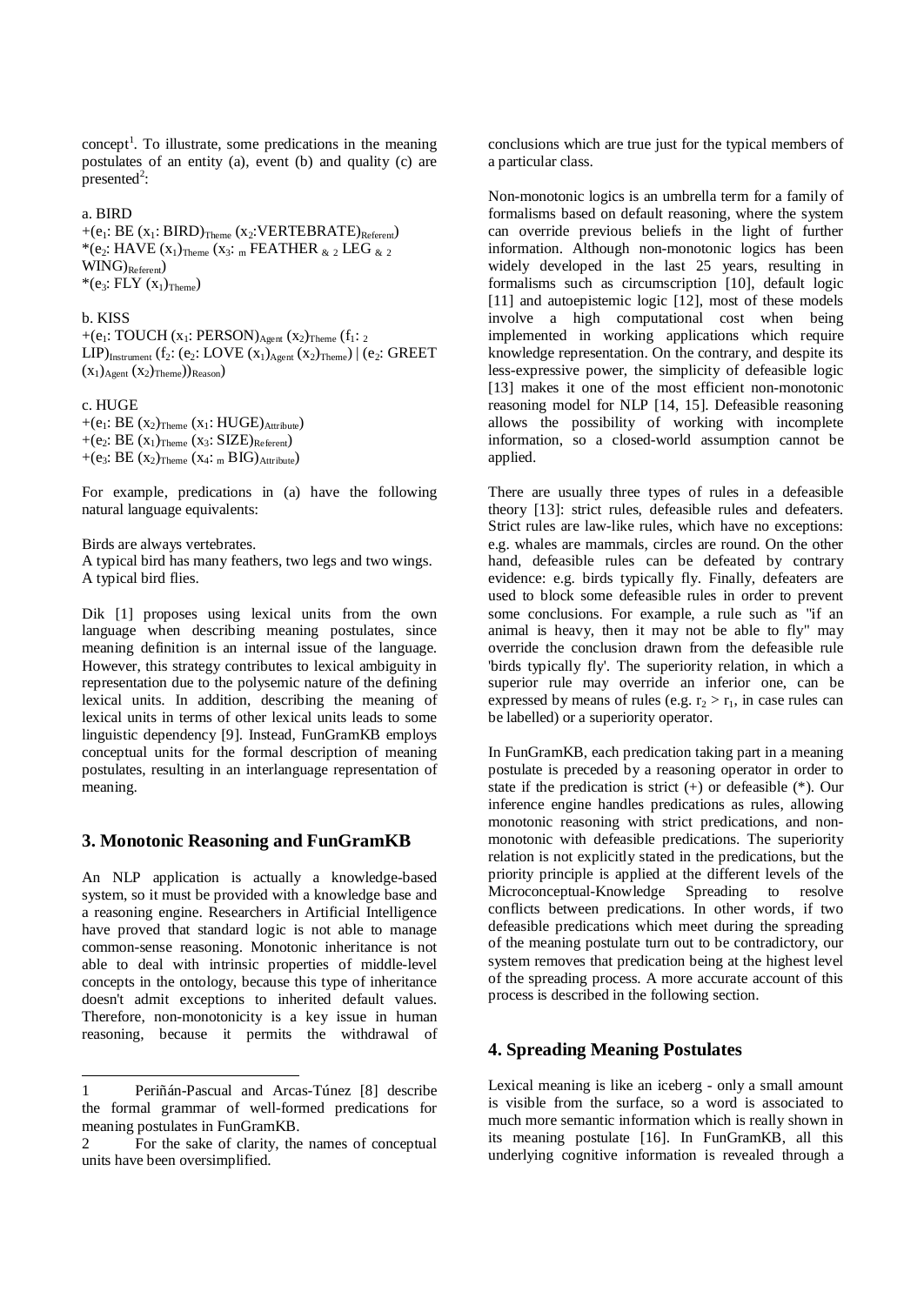process called MicroKnowing (Microconceptual-Knowledge Spreading), which takes place in the ontological component of our system. This multi-level process is performed by means of two types of reasoning mechanisms: inheritance and inference. Our inheritance mechanism strictly involves the transfer of one or several predications from a superordinate concept to a subordinate one in the ontology. On the other hand, our inference mechanism is based on the structures shared between predications linked to conceptual units which do not take part in the same subsumption relation within the ontology.

The MicroKnowing process can be formally stated as follows:

$$
\Omega_{i} \Rightarrow \Phi_{0} \cup \Phi_{1} \cup ... \Phi_{n} \Rightarrow \bigcup_{i=0}^{n} \Phi_{i}
$$

$$
\Phi_{i} \Rightarrow \phi_{1} \cup \phi_{2} \cup ... \phi_{k} \Rightarrow \bigcup_{j=1}^{k} \phi_{j}
$$

The MicroKnowing of a particular concept, which is called 'nuclear concept', is originated in the meaning postulate linked to that conceptual unit. Given that φ represents one particular inherited or inferred predication at a particular spreading level,  $\Phi_i$  is defined as the set of predications being inherited or inferred at spreading level *i* providing that  $i \geq 1$ , since  $\Phi_0$  represents the nuclear meaning postulate. On the other hand,  $\Omega_i$  represents the extended meaning postulate which has just been spread at level *i* providing that  $i \ge 1$ , since  $\Omega_0$  is equivalent to  $\Phi_0$ . Assuming that  $n$  is the total number of levels which are necessary to spread the meaning postulate completely, where  $n \leq (2d - 1)$  being *d* the length of the path from the nuclear concept to the father metaconcept,  $\Omega_n$  represents the final output of a totally-extended meaning postulate.

To illustrate the MicroKnowing, let's take the concept TURKEY, whose meaning postulate is the following one:

 $+(e_1: BE (x_1: TURKEY)_{Thene} (x_2: POUTTRY)_{Referen})$ \*(e<sub>2</sub>:  $BE(x_1)$ <sub>Theme</sub>  $(x_3: BIG)$ <sub>Attribute</sub>)  $*(e_3: n$  HAVE  $(x_1)$ <sub>Theme</sub>  $(x_4: FEATHER)_{Referent}$   $(f_1: HEAD)$  $_{\&}$  NECK)<sub>Location</sub>)

At the first spreading level, the inference mechanism is triggered, where the nuclear concept (i.e. TURKEY) infers a predication from the meaning postulate of another concept providing that the nuclear concept acts as the selection preference in any constituent of the meaning postulate of the target concept. For example, the following predication is inferred from the meaning postulate of WATTLE:

 $*(e_2: HAVE (x_3: TURKEY)_{Theme} (x_1: WATTLE)_{Refèrent})$ 

Now the inferred predication is incorporated into the nuclear meaning postulate, resulting in a first version of the extended meaning postulate at the first level. Therefore:

$$
\Omega_l \! = \! \! > \Omega_0 \cup \phi_1
$$

FunGramKB automatically readjusts indices for variables *e* (predication), *x* (argument) and *f* (satellite) in inferred or inherited predications.

However, our inference model ignores those predications in which the *genus* of the target concept is the nuclear concept. FunGramKB's reasoner recognises these cases because the nuclear concept appears as a selection preference of the Referent argument in the first predication of the meaning postulate. This is the case of GOBBLER:

 $*(e_1: BE (x_1: GOBBLER)_{Theme} (x_2: TURKEY)_{Referent})$ 

On the other hand, the inheritance mechanism is triggered at the second spreading level. Now the extended meaning postulate inherits those predications in the meaning postulate linked to the immediate superordinate of the nuclear concept. In our case, the father of TURKEY is POULTRY, whose meaning postulate is as follows:

+( $e_1$ : BE ( $x_1$ : POULTRY)<sub>Theme</sub> ( $x_2$ : BIRD)<sub>Referent</sub>) \*(e<sub>2</sub>: BE  $(x_1)$ <sub>Theme</sub>  $(x_3: DOMESTIC)$ <sub>Attribute</sub>)<br>\*(e<sub>3</sub>: KEEP  $(x_4: PERSON)$ <sub>Theme</sub>  $(x_4: PERSON)$ Theme  $(x_1)$ Referent  $(f_1:$ FARM)Location)  $*(e_4: \text{OBTAIN } (x_5: \text{PERSON})_{\text{Theme}} (x_6: \text{EGG}, \text{MEAT})_{\text{Theme}})$  $(f_2: x_1)_{\text{Original}}$ 

From this point on, both inference (I) and inheritance (H) mechanisms are cyclically applied to any genus in any meaning postulate within the conceptual path between the nuclear concept and its metaconcept. In figure 1, circles represent conceptual units, whose meaning postulates take an active part in the reasoning task:



**Figure 1. Inference and Inheritance in FunGramKB's Ontology.**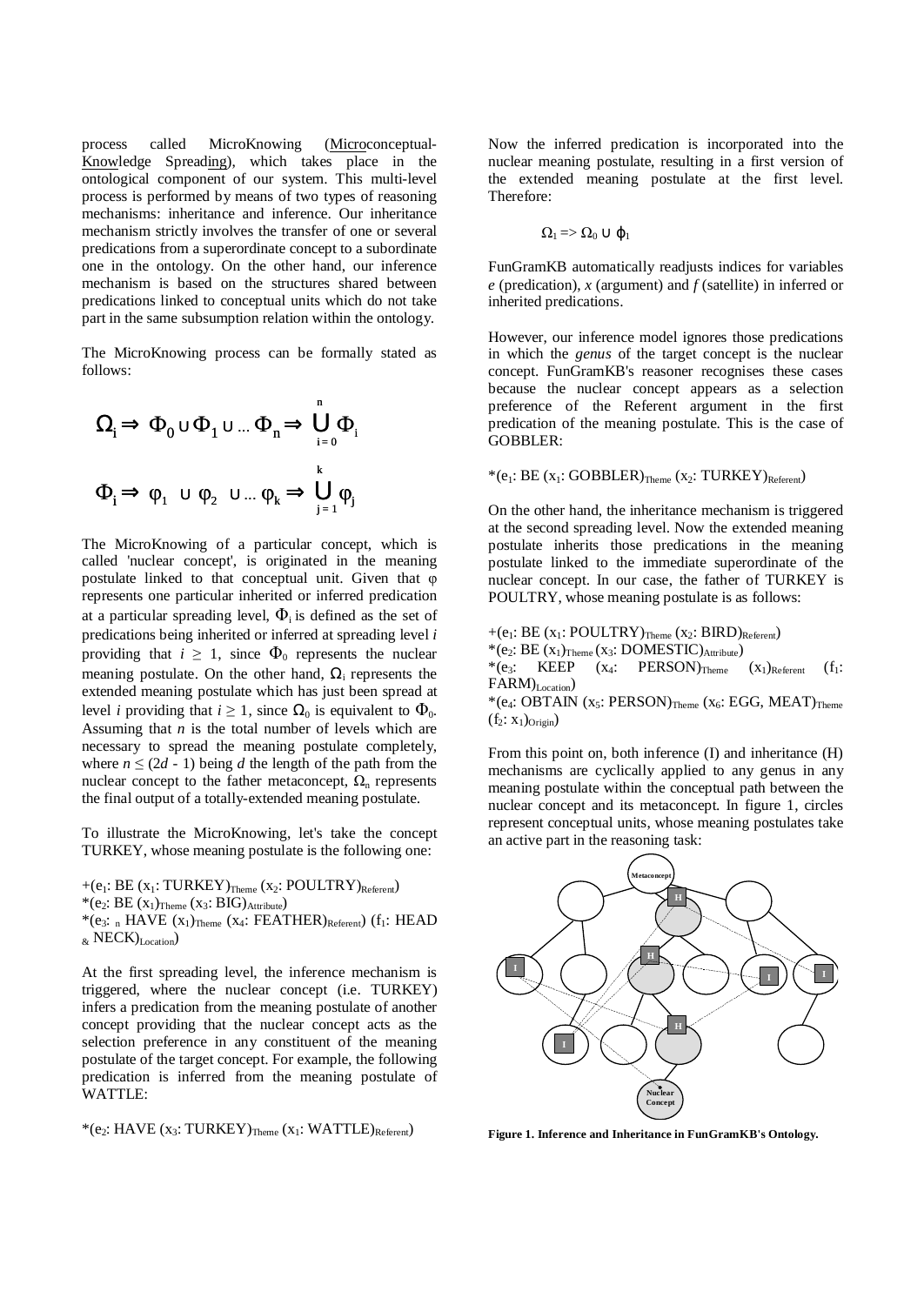The following table presents some of the output in the MicroKnowing for the nuclear concept TURKEY, where levels 1 and 4 happen with inference, and levels 2, 3 and 5 with inheritance:

| Level      | <b>Meaning Postulate</b>                                                                    | <b>Activator</b>               |
|------------|---------------------------------------------------------------------------------------------|--------------------------------|
| $\Phi_0$   | $\overline{+$ (e <sub>1</sub> : BE (x <sub>1</sub> : TURKEY) <sub>Theme</sub>               | <b>TURKEY</b>                  |
|            | $(x_2: \text{POLITRY})_{\text{Referent}}$                                                   |                                |
|            | *(e <sub>2</sub> : BE $(x_1)$ <sub>Theme</sub> $(x_3)$ :                                    | <b>TURKEY</b>                  |
|            | $\rm{BIG})_{\rm{Attribute}}$                                                                |                                |
|            | *( $e_3$ : n HAVE $(x_1)$ <sub>Theme</sub> $(x_4)$ :                                        | <b>TURKEY</b>                  |
|            | FEATHER) $_{\text{Referent}}$ (f <sub>1</sub> : HEAD $_{\&}$                                |                                |
|            | NECK) <sub>Location</sub> )                                                                 |                                |
|            | $+(e_4:HAVE(x_1)_{Theme}(x_5:$                                                              | <b>WATTLE</b>                  |
| $\Phi_1$   | WATTLE) <sub>Referent</sub> )                                                               |                                |
|            | $+(e_5: GOBBLE (x_1)_{Theme})$                                                              | <b>GOBBLE</b>                  |
|            | $+(e_6: \text{OBTAIN} (x_6))$                                                               | TURKEY 01                      |
|            | PERSON) $_{Agent}$ (x <sub>7</sub> :                                                        |                                |
|            | TURKEY_01) $_{\text{Theme}}$ ( $f_2$ : $x_1$ ) $_{\text{Original}}$ )                       |                                |
|            | $\overline{+(e_7:BE(x_1))_{\text{Theme}}}(x_8)$ :                                           | <b>POULTRY</b>                 |
|            | $BIRD)$ <sub>Referent</sub> )                                                               |                                |
| $\Phi_{2}$ | $\overline{\ast}$ (e <sub>8</sub> : BE (x <sub>1</sub> ) <sub>Theme</sub> (x <sub>9</sub> : | <b>POULTRY</b>                 |
|            | DOMESTIC) Attribute)                                                                        |                                |
|            | *(e <sub>9</sub> : KEEP $(x_{10})$ :                                                        | <b>POULTRY</b>                 |
|            | $PERSON)$ Theme $(x_1)$ Referent $(f_3$ :                                                   |                                |
|            | FARM) <sub>Location</sub> )                                                                 |                                |
|            | +( $e_{10}$ : BE $(x_1)$ <sub>Theme</sub> $(x_{11})$ :                                      | <b>BIRD</b>                    |
|            | VERTEBRATE) <sub>Referent</sub> )<br>$*(e_{11}:$ HAVE $(x_1)$ <sub>Theme</sub> $(x_{12}:$   | <b>BIRD</b>                    |
|            | FEATHER) <sub>Referent</sub> )                                                              |                                |
|            | *( $e_{12}$ : HAVE $(x_1)$ <sub>Theme</sub> $(x_{13})$ :                                    | <b>BIRD</b>                    |
| $\Phi_3$   | $LEG)$ <sub>Referent</sub> )                                                                |                                |
|            | *( $e_{13}$ : HAVE $(x_1)$ <sub>Theme</sub> $(x_{14})$ :                                    | <b>BIRD</b>                    |
|            | WING) <sub>Referent</sub> )                                                                 |                                |
|            | *(e <sub>14</sub> : LAY $(x_1)_{Agent}$ $(x_15)$ :                                          | <b>BIRD</b>                    |
|            | $EGG)_{\underline{\text{Theme}}}}$                                                          |                                |
|            | * $(e_{15}: FLY (x_1)_{Theme} (f_4):$                                                       | $\text{BIRD} \cup \text{WING}$ |
|            | $WING)$ Instrument)                                                                         |                                |
| $\Phi_4$   | *( $e_{16}$ : CHIRP $(x_1)$ <sub>Theme</sub> )                                              | <b>CHIRP</b>                   |
|            | *( $e_{17}$ : HAVE $(x_1)$ <sub>Theme</sub> $(x_{16})$ :                                    | <b>CLAW</b>                    |
|            | CLAW) Referent (f5: TOE) Location)                                                          |                                |
|            | *( $e_{18}$ : PECK $(x_1)_{Agent}$ $(x_17)$ :                                               | <b>PECK</b>                    |
|            | $THING)_{\text{Theme}}$                                                                     |                                |
|            | *(e <sub>19</sub> : HAVE $(x_1)$ <sub>Theme</sub> $(x_{18})$ :                              | BEAK                           |
|            | $BEAK)$ <sub>Referent</sub> )                                                               | <b>PREEN</b>                   |
|            | *( $e_{20}$ : PREEN $(x_1)$ <sub>Theme</sub> )                                              | VERTEBRATE                     |
| $\Phi_5$   | +( $e_{21}$ : BE $(x_1)$ <sub>Theme</sub> $(x_{19})$ :<br>$ANIMAL)$ <sub>Referent</sub> )   |                                |
|            | +( $e_{22}$ : CONTAIN $(x_1)$ <sub>Theme</sub> $(x_{20})$ :                                 | <b>VERTEBRATE</b>              |
|            | SKELETON)Referent)                                                                          |                                |
|            | $\overline{+(e_{23}: \text{CONTAIN} (x_1)_{\text{Theme}} (x_{21})}$                         | <b>VERTEBRATE</b>              |
|            | <b>BACKBONE</b> ) <sub>Referent</sub> )                                                     |                                |
|            | *(e <sub>24</sub> : HAVE $(x_1)$ <sub>Theme</sub> $(x_2)$ :                                 | <b>VERTEBRATE</b>              |
|            | $\text{TAIL}$ ) <sub>Referent</sub> ( $f_6$ : BACK) <sub>Location</sub> )                   |                                |

A key issue in defeasible reasoning is how to process the conflict that arises with competing rules. In FunGramKB,

conflicts are presented between contradictory predications. When our system needs to check if predication  $\varphi$  is compatible with the predications within meaning postulate  $\Omega$ , our reasoning engine uses both strict and defeasible predications. If  $\varphi$  is a strict predication, then it is automatically incorporated into  $\Omega$ . On the contrary, if φ is a defeasible predication, then compatibility with predications in  $\Omega$  must be validated; in other words, predication  $\varphi$  is compatible with predications in  $\Omega$  if and only if  $\Omega$  does not contain a predication  $\neg \varphi$ . In order to implement the resolution method of incompatible predications, it is necessary to apply the 'stepwise conceptual decomposition' (SCD) of all predications involved in the MicroKnowing.

The SCD is founded on the 'stepwise lexical decomposition' principle proposed by Dik [1]. This principle establishes a way of interrelating lexical entries where the *definiens* in a meaning postulate can be converted into the *definiendum* of another meaning postulate. The fact that the functional model is provided with a lexical decomposition process enables the construction of meaning postulates in a simple fashion, as well as minimizing information redundancy. In FunGramKB, the SCD is similar to Dik's principle, apart from the fact that the main building blocks of our meaning representations are not lexical units but concepts. Therefore, the SCD is defined as the process in which conceptual units in a predication are substituted by their respective meaning postulates until a meaning representation composed of basic concepts is reached. When the SCD is applied in the MicroKnowing, the nuclear concept is the only one which does not undergo this SCD process; otherwise, a large number of predications would be repeated. The SCD of a predication φ which is incorporated into an extended meaning postulate  $\Omega$  is essential in order to check consistency of  $\varphi$ with Ω, that is, if there is no  $\neg$ φ in Ω. The compatibility problem can be efficiently tackled just in case two predications are compared with the same conceptual depth, and more particularly at the root level. For example, the extended meaning postulate of TURKEY has predications [a] and [b] among others and we want to know if predication [c] can be inferred from AVIARY so that conclusion [d] can be reached:

- [a]  $+(e_7: BE (x_1: TURKEY)_{Theme} (x_8: BIRD)_{Referen})$
- [b]  $*(e_2: BE(x_1: TURKEY)_{Theme}(x_3: BIG)_{Attribute})$
- $[c]$  \*(( $e_{18}$ : KEEP ( $x_{19}$ : PERSON)<sub>Theme</sub> ( $x_1$ :  $BIRD)_{Referent}$  (f<sub>4</sub>: AVIARY)<sub>Location</sub>) (e<sub>19</sub>: BE  $(x_1)$ <sub>Theme</sub>  $(x_{20}$ : **SMALL**)<sub>Attribute</sub> $))$
- \_\_\_\_\_\_\_\_\_\_\_\_\_\_\_\_\_\_\_\_\_\_\_\_\_\_\_\_\_\_\_\_\_\_ [d]  $*(e_{18}: \text{KEEP} \text{ (x}_{19}: \text{PERSON})_{\text{Theme}} \text{ (x}_{1}: \text{FERSON})_{\text{Theme}})$  $TURKEY)_{Referent}$  ( $f_4$ : AVIARY)<sub>Location</sub>)

Predications [a], [b] and [c] are compatible at this level of decomposition, but after the SCD the system recognises that (b) is in conflict with (c) because of predication [e] in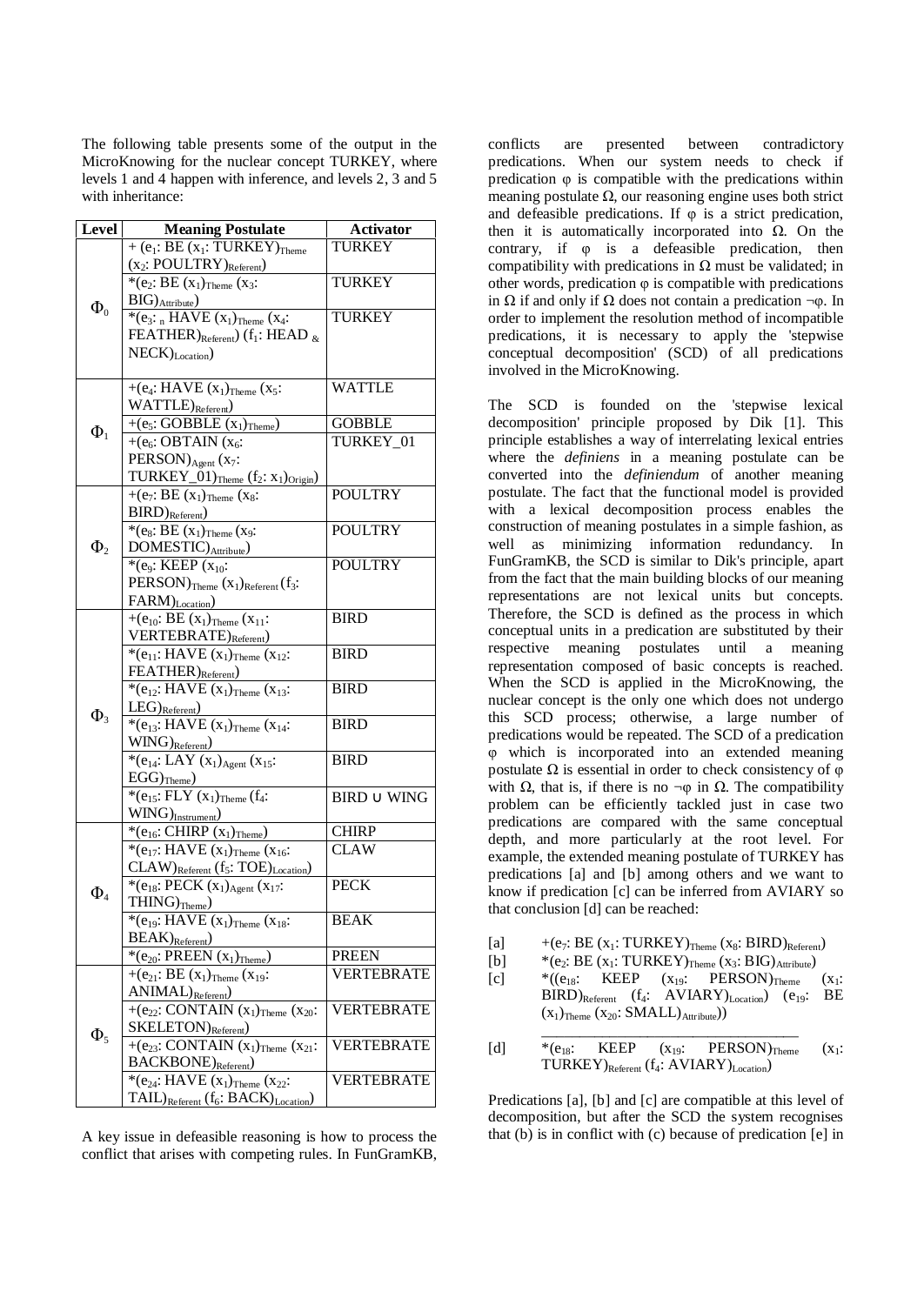the meaning postulate of SMALL, so predication [c] is rejected:

|     | SMALL                                                                                       |  |
|-----|---------------------------------------------------------------------------------------------|--|
|     | +( $e_1$ : BE $(x_2)$ <sub>Theme</sub> $(x_1$ : SMALL) <sub>Attribute</sub> )               |  |
|     | +(e <sub>2</sub> : BE $(x_1)$ <sub>Theme</sub> $(x_3: SIZE)$ <sub>Referent</sub> )          |  |
| [e] | +( $e_3$ : <sub>n</sub> BE ( $x_2$ ) <sub>Theme</sub> ( $x_4$ : BIG) <sub>Attribute</sub> ) |  |

The most relevant advantage of this reasoner for an NLP knowledge base is to avoid unnecessary duplication of information, as well as the possibility of updating the knowledge base in a consistent way. When the language engineer modifies an existing meaning postulate or builds a new one, just before being stored, FunGramKB automatically performs the MicroKnowing for that meaning postulate in order to check the compatibility of the newly-incorporated predications with other predications involved in the reasoning process. The language engineer is informed about all those inferred or inherited predications which are not true for the nuclear concept. In addition, FunGramKB displays the whole MicroKnowing process step by step, enabling us to verify inference and inheritance conditions in a transparent way.

# **5. Computational Implementation of Meaning Postulates**

Language engineers enter meaning postulates through a dedicated editor in FunGramKB's ontology interface. The construction of our knowledge base is semiautomatic in the sense that human intervention is required but the engineer's intuition is guided and reviewed through a series of user-friendly tools for lexico-conceptual acquisition. For example, when creating or modifiying meaning postulates, a syntactic-semantic checker is activated, so that consistent well-formed meaning postulates can be stored. When a meaning postulate is stored, a parser outputs an XML-formatted feature-value structure used as the input for the reasoning engine, so that inheritance and inference mechanisms can be applied. Both the syntactic-semantic validator of meaning postulates and the XML parser were written in C#. XML was chosen as the language for knowledge representation in FunGramKB because it helps the system with the establishment of premises for structured data transfer, the autonomous separation of knowledge from its representation formalism, and the atomization of the various components the meaning postulate is made up of, speeding up in this way the inference process and the direct access to particular conceptual units in the meaning postulate. To illustrate, figure 2 presents the XML representation of some predications in the meaning postulate of concept SILVER:

#### SILVER

+(e<sub>1</sub>: +BE\_00 (x<sub>1</sub>: +SILVER\_00)<sub>Theme</sub> (x<sub>2</sub>:  $+METAL_00)_{Referent})$  $*(e_2: +BE_00 (x_1)_{\text{Theme}} (x_3: +EXPENSIVE_00)_{\text{Attribute}})$  +(e<sub>3</sub>: +TRAVEL 00 ( $x_4$ : +ELECTRICITY 00)<sub>Theme</sub> (f<sub>1</sub>:  $x_1)$ <sub>Means</sub> $)$ 

```
<S> 
    \langle e N = "1" OPT = "+" <LBCv>+BE_00</LBCv> 
        \langle x N="1" SFx="Theme">
            <LBCea>+SILVER_00</ LBCea > 
        \langle x \rangle <x N="2" SFx="Referent"> 
            <LBCea>+METAL_00</LBCea> 
        \langle x \rangle\langle e \rangle<e N="2" OPr="*"> 
         <LBCv>+BE_00</LBCv> 
        \langle x \rangleN="1" SF\overline{x}="Theme"/>
         <x N="3" SFx="Attribute"> 
             <LBCea>+EXPENSIVE_00</LBCea> 
        \langle x \rangle\langle e \rangle<e N="3" OPr="+"> 
         <LBCv>+TRAVEL_00</LBCv> 
        \langle x \rangleN="4" SFx="Theme">
             <LBCea>+ELECTRICITY_00</LBCea> 
        \langle x \rangle\leq f N="1" SFf="Means">
            <x>1 </x>
        \langle f \rangle\langlee>
\langle/S>
```
**Figure 2. An XML Meaning Postulate.**

# **6. Conclusion**

FunGramKB is a workbench for the semiautomatic construction of a multipurpose knowledge base for NLP systems, mainly those requiring natural language understanding. In this paper we have presented the multilevel process of spreading those knowledge representations linked to ontological concepts. In particular, we have shown that the cyclical application of the inheritance and inference mechanisms on our meaning postulates allow FunGramKB to minimize redundancy as well as keeping our knowledge base as informative as possible.

Since lexical meaning is not enough to build human common-sense, FunGramKB is provided with general procedural knowledge through the cognicon. We are currently working on the MacroKnowing (Macroconceptual-Knowing Spreading), i.e. the process of integrating meaning postulates from the ontology with the cognitive macrostructures in the cognicon. This combination of semantic and procedural knowledge, so distinctive of human reasoning, is hardly found in NLP systems to date.

# **7. Acknowledgements**

FunGramKB is part of the research carried out in the project "Implementación de una base de conocimiento